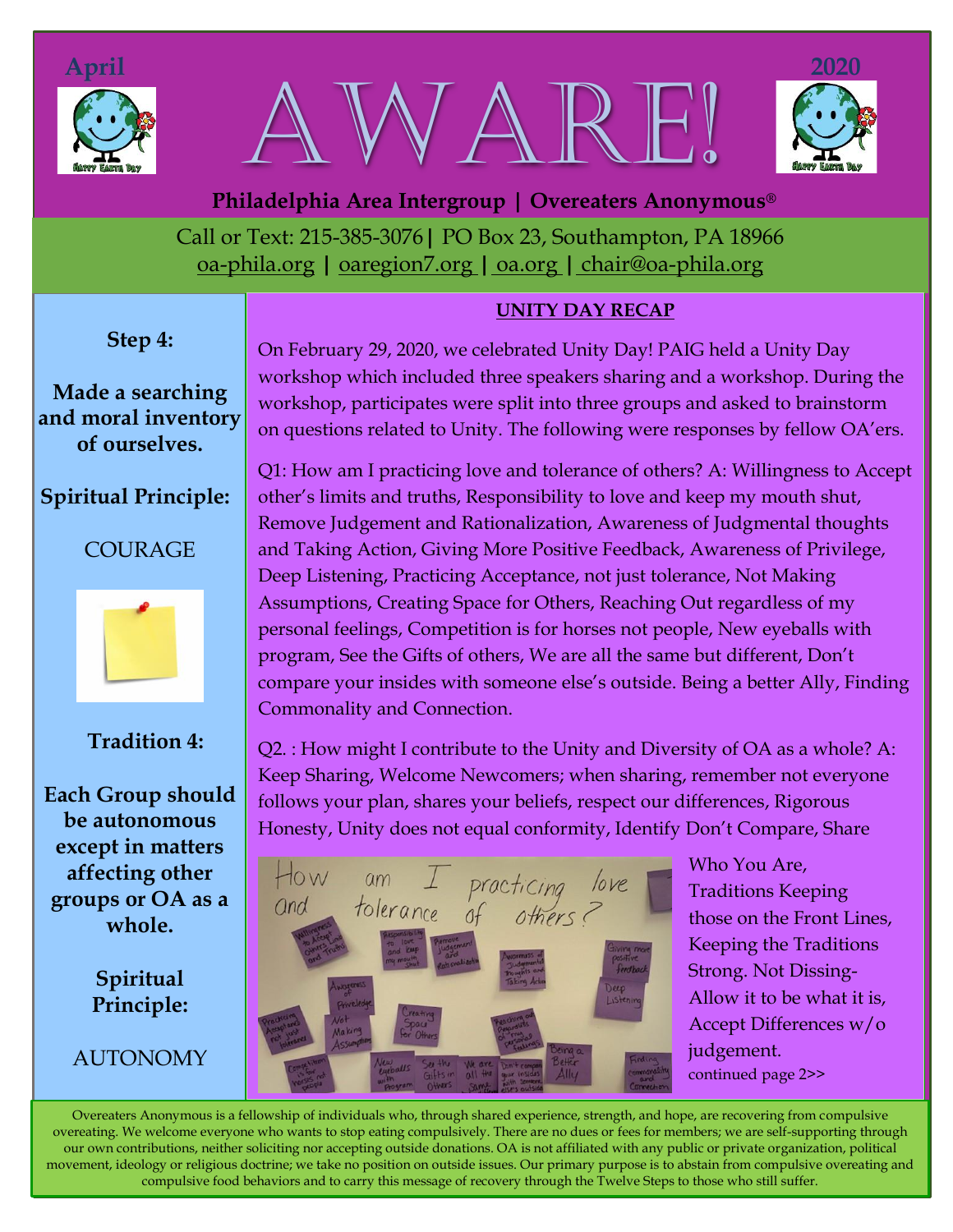| $\mathbf{\hat{a}}$ = a potential phone sponsor, $\odot$ = a willing ear, and $\Box$ = an email contact! |                      |              |                           |                     |
|---------------------------------------------------------------------------------------------------------|----------------------|--------------|---------------------------|---------------------|
| Name                                                                                                    | <b>Service</b>       | Phone        | Email                     | When?               |
| Judy R.                                                                                                 | $\mathbf{E} + \odot$ | 215-603-1854 | n/a                       | $11am - 8 pm$ , Tu- |
|                                                                                                         |                      |              |                           | Sun.                |
| Kate V.                                                                                                 | ☎+☉+圓                | 215-350-4443 | kvalesky73@comcast.net    | Whenever            |
| Rick M.                                                                                                 | $\mathbf{R}$         | 215-785-5630 | Rickam1@Verizon.net       | 11am to 10pm        |
| Celeste S.                                                                                              |                      | n/a          | celeste.schor@gmail.com   | Whenever            |
| <b>Sue</b>                                                                                              |                      | n/a          | Sac123058@comcast.net     | Whenever            |
| Jeff S.                                                                                                 | 雷口                   | 609-610-6193 | stoolmanjackson@yahoo.com | $10am - 9pm$        |

## **Hoping to connect to another OA'er?**   $**T**$  **= a potential phone sponsor, ☺ = a willing ear, and ■ = an email contact!**

Kate V. +☺+ **215-350-4443** [kvalesky73@comcast.net](mailto:kvalesky73@comcast.net) Whenever Unity Day, continued Rick M. **215-785-5630** [Rickam1@Verizon.net](mailto:Rickam1@Verizon.net) 11am to 10pm

Q3. How do we help OA group and be strong as a w[hole? A: Follow the traditi](mailto:celeste.schor@gmail.com)ons (even if it's a small meeting, it hangs in there, sponsor each other, attend [meetings, put myself out](mailto:Sac123058@comcast.net) and open me up to others, sharing our stories, no judgement, use tools, sharing the message (medical professionals too), set a good example, showing up, self-love first and doing my own inner journey so I can share and transmit that **DEPS** in also about the verse of my journey, service, keep coming back, work the steps- especially step 1, anonymity (helps us feel safe), welcoming the newcomer before/after meetings, talk with others not in your group, autonomy, outreach, keeping focus on OA/AA literature, sharing about attending other types of meetings (phone, computer, etc.), We ARE the Message, having a phone meeting during inclement **Celester**. *Celester S. <b>Celester* S. *Celester S. Whenever, Whenever, Whenever, Whenever, Whenever, Whenever, Whenever, Whenever, Whenever, Whenever, Whenever, Whenever, Whenever, Whenever, Whenever, Whenever, Whene* weather.

(Note from the editor: I hope these messages help attendees to remember our discussions at Unity Day and help those who were not in attendance feel like you were there.)



Philadelphia Area Intergroup (PAIG) of Overeaters Anonymous March 17, 2020

Dear O.A. friends and fellows,

Grateful that many OA's have been going into action to respond to the Corona Virus situation, carrying and sharing the message of Recovery. Many of our local meetings (listed below) have scheduled phone meetings at their usual time and day of the week. Please call in 5 minutes prior to the start of the meeting.

Continued page 3>>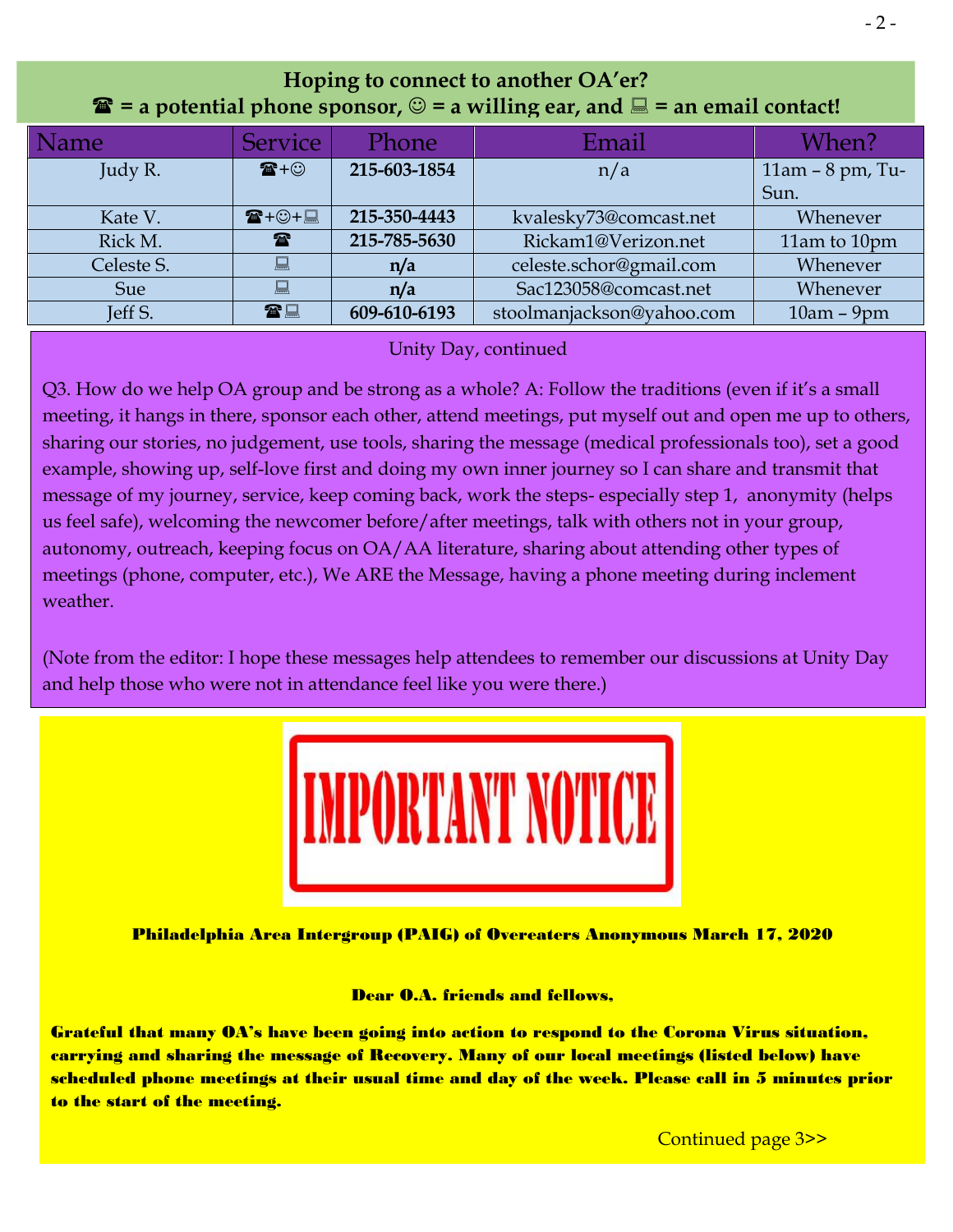#### DAY TIME HOME PLACE CALL-IN NUMBER ACCESS CODE (includes updates 3/31/20)

Sunday 7:15am Lansdale (605) 313-5086 315669#

Sunday 7:30am Bryn Athyn [https://us04web.zoom.us/j/743451773,](https://us04web.zoom.us/j/743451773) Meeting ID: 743-451-773, or phone 929-205-6099

Sunday 6:00pm Roxborough (712) 451-0740 739396#

Monday 10:00am Warminster (605) 313-4812 354496#

Monday 7:30pm Elkins Park (605) 313-4812 354496#

Monday 7:30pm Newtown (425) 436-6349 492622#

Tuesday 10:00am Levittown (425) 436-6301 288935#

Tuesday 7:30pm Croydon (712) 770-5148 736943#

Tuesday, 7:30, Quakertown, [https://zoom.us/j/218661209,](https://www.google.com/url?q=https%3A%2F%2Fzoom.us%2Fj%2F218661209&sa=D&usd=2&usg=AFQjCNEU28tRZ5x7LzJFoXlxfH7Dh8ttdA) Meeting ID: 218 661 209 or phone +1646- 558-8656, US (New York)

Wednesday 9:30am Lower Gwynedd (712) 770-5148 736943#

Wednesday 7:30pm Bryn Athyn

Thursday 10:00am Doylestown & Quakertown (605) 313-4812 354496#

Thursday 10:00am Levittown (425) 436-6301 288935#

Thursday 7:00pm Southampton (605) 468-8796 936290#

Thursday 7:00pm Wyndmoor (425) 436-6314 309475#

Thursday, Primary Purpose, Warminster, [https://zoom.us/j/307250421](https://zoom.us/j/307250421?fbclid=IwAR0HivS3u2BQbQ04u_EGaKdcXSIVfFQ8t5RD4b5WSPdB1jfJ7UbTt89xVF4), Meeting ID: 307 250 421 or phone 646 558 8656

Friday 10:00am Warminster (605) 313-4812 354496#

Friday 8:00pm Penndel (712) 770-5148 736943#

Saturday 9:00am Willow Grove (605) 313-4812 354496#

Saturday 10:00am Roxborough (ends at 11:15am) (425) 436-6314 309475#

Saturday 11:00am Huntingdon Valley [https://us04web.zoom.us/j/434404603,](https://us04web.zoom.us/j/434404603) Meeting ID 434 404 603, or call 1-646-558-8656

Meetings that are part of PAIG are welcome to use the PAIG conference call number (605) 313- 4812 access code 354496#. Please be mindful that many of us are sharing the line, so check with the times already listed above. I have heard that it is easy for anyone to get your own conference phone number and code, you or your meeting might get your own. I have also heard that there may be overload on the system, so service may be less than ideal. Also, many virtual meetings and other resources are available at oa.org. Thank you for joining us in Recovery. Reach out in loving support of each other and stay close to Higher Power. What an opportunity for 12th Step, perhaps calling a newcomer or someone who we haven't seen for a while.

Gratefully in Service, Stephen L (215) 232-1216 (sorry, not for texting)